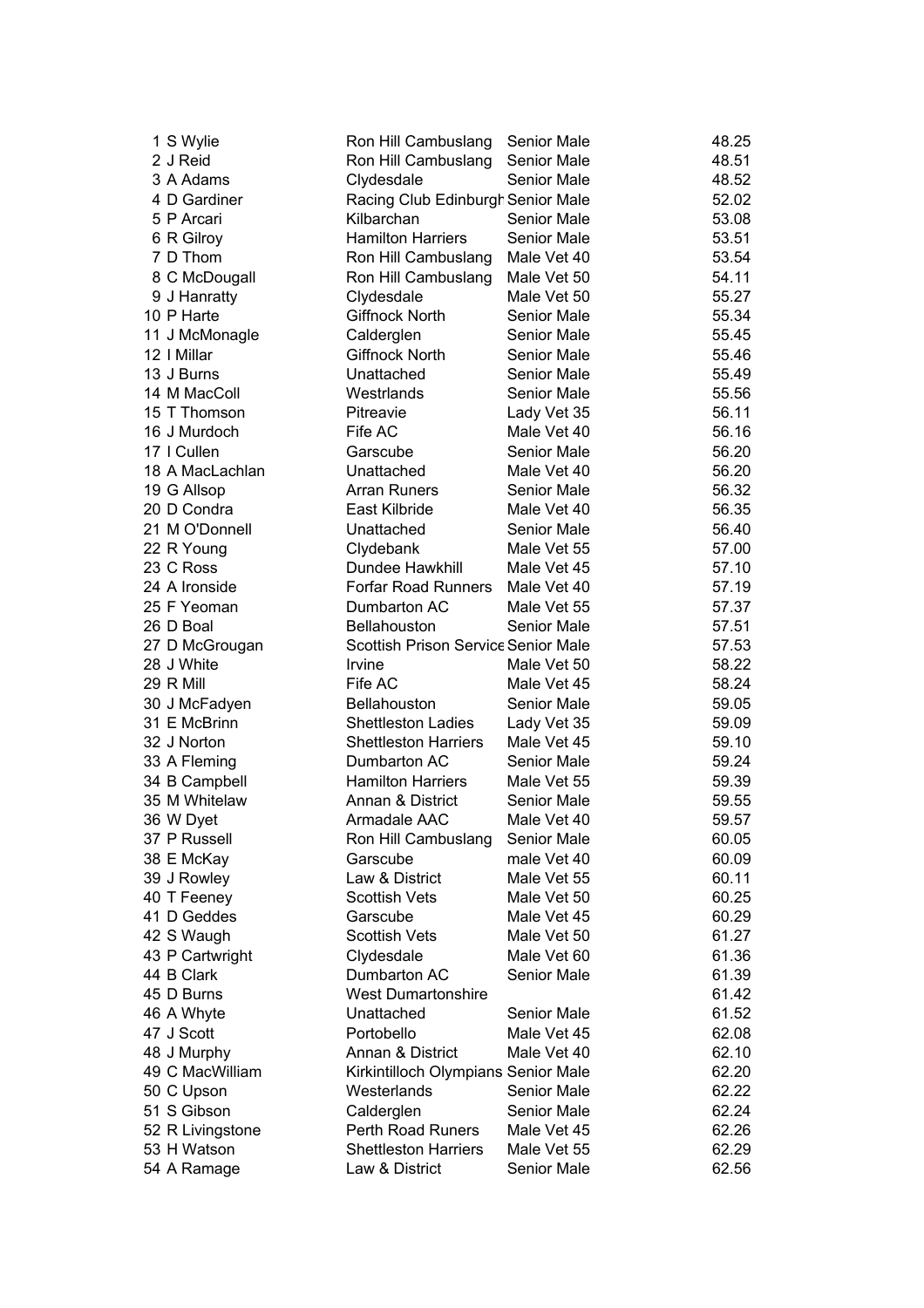|  | 55 R McEwan      | Bellahouston                        | Male Vet 45 | 63.00 |
|--|------------------|-------------------------------------|-------------|-------|
|  | 56 P Smith       | Unattached                          | Male Vet 50 | 63.11 |
|  | 57 D Hamilton    | Unattached                          | Male Vet 50 | 63.29 |
|  | 58 D McLeary     | Law & District                      | Senior Male | 63.42 |
|  | 59 J Galbraith   | <b>Giffnock North</b>               | Male Vet 40 | 63.47 |
|  | 60 D Gunstone    | Fife AC                             | Male Vet 50 | 63.56 |
|  | 61 M Myant       | <b>Giffnock North</b>               | Male Vet 50 | 64.00 |
|  | 62 J Miller      | Motherwell AC                       | Lady Vet 35 | 64.07 |
|  | 63 J Henderson   | Springburn                          | Senior Male | 64.10 |
|  | 64 J Buick       | City of Edinburgh                   | Senior Male | 64.12 |
|  | 65 M McGinley    | Kilbarchan                          | Male Vet 40 | 64.18 |
|  | 66 H Milar       | <b>Giffnock North</b>               | Lady Vet 35 | 64.25 |
|  | 67 M McCutcheon  | Giffnock North                      | Lady Vet 35 | 64.46 |
|  | 68 A Shaw        | <b>Giffnock North</b>               | Male Vet 65 | 64.55 |
|  | 69 A Douglas     | Strathaven                          | Male Vet 45 | 65.04 |
|  | 70 G Lines       | Unattached                          | Senior Male | 65.12 |
|  | 71 J Allan       | Strathclyde R R                     | Male Vet 45 | 65.02 |
|  | 72 C Couper      | <b>Stirling Triathlon</b>           | Senior Lady | 65.12 |
|  | 73 M McVey       | <b>Giffnock North</b>               | Lady Vet 35 | 65.30 |
|  | 74 C McCaig      | Unattached                          | Sen Male    | 65.33 |
|  | 75 S Sommerville | Dumbarton AC                        | Male Vet 40 | 65.48 |
|  | 76 N Thomson     | Kilbarchan                          | Male Vet 55 | 65.50 |
|  | 77   Cockburn    | Unattached                          | Sen Male    | 65.52 |
|  | 78 C Maxwell     | Unattached                          | Sen Male    | 66.00 |
|  | 79 S Cromar      | Dundee Hawkhill                     | Male Vet 60 | 66.01 |
|  | 80 A Kidd        | Larkhall YMCA                       | Male Vet 40 | 66.09 |
|  | 81 M Ritchie     | Unattached                          | Sen Male    | 66.18 |
|  | 82 J Riley       | Motherwell AC                       | Male Vet 40 | 66.37 |
|  | 83 T McConnel    | <b>Millburn Harriers</b>            | Male Vet 45 | 66.47 |
|  | 84 M McChord     | <b>Scottish Vets</b>                | Lady Vet 35 | 66.49 |
|  | 85 D Galbraith   | Giffnock North                      | Lady Vet 35 | 66.50 |
|  | 86 S Stewart     | <b>Bellahouston</b>                 | Sen Lady    | 66.55 |
|  | 87 H Bradley     | <b>Anster Haddies</b>               | Lady Vet 35 | 67.00 |
|  | 88 A Mooney      | Unattached                          | Sen Male    | 67.10 |
|  | 89 A Holmes      | Unattached                          | Sen Male    | 67.14 |
|  | 90 H Akers       | Garscube                            | Lady Vet 35 | 67.38 |
|  | 91 J Holmes      | Calderglen                          | Sen Male    | 67.57 |
|  | 92 A Brownlie    | Unattached                          | Male Vet 45 | 68.03 |
|  | 93 J Kennedy     | Portobello                          | Sen Lady    | 68.05 |
|  | 94 M Hydes       | Kilbarchan                          | Sen Male    | 68.23 |
|  | 95 R McReadie    | Unattached                          | Male Vet 45 | 68.29 |
|  | 96 S Peacock     | Glenpark                            | Sen Male    | 68.32 |
|  | 97 D McDonald    | <b>Hunters Bog Trotters</b>         | Lady Vet35  | 68.44 |
|  | 98 E Boyle       | Dumbarton AC                        | Lady Vet 35 | 68.58 |
|  | 99 L Mitchell    | Unattached                          | Sen Lady    | 69.04 |
|  | 100 F Nelson     | Unattached                          | Male Vet 50 | 69.23 |
|  | 101 D Cowan      | Motherwell AC                       | Male Vet 45 | 69.34 |
|  | 102 P Burns      | <b>Millburn Harriers</b>            | Male Vet 45 | 69.37 |
|  | 103 C Barbour    | Law & District                      | Male Vet 45 | 69.49 |
|  | 104 C McLennan   | Kirkintilloch Olympians Male Vet 40 |             | 69.56 |
|  | 105 L Hopper     | Annan & District                    | Lady Vet 35 | 70.01 |
|  | 106 K Young      | Portobello                          | Lady Vet 35 | 70.04 |
|  | 107 T Grady      | Unattached                          | Male Vet 45 | 70.10 |
|  | 108 K Reid       | Unattached                          | Male Vet 40 | 70.23 |
|  | 109 D McCaffer   | Motherwell AC                       | Male Vet 55 | 70.45 |
|  |                  |                                     |             |       |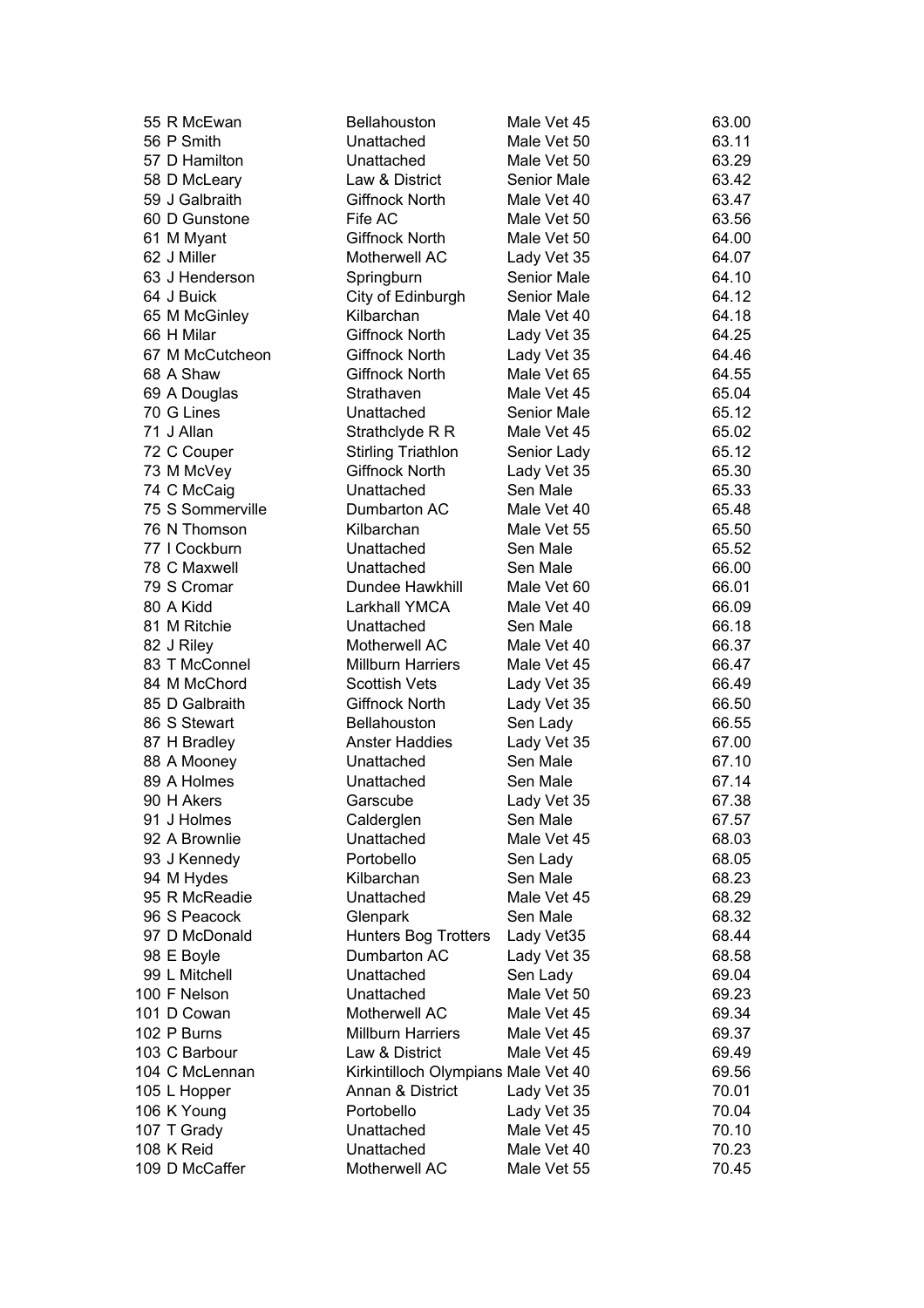| 110 K Harper                    | Unattached                          | Male Vet 40             | 71.28 |
|---------------------------------|-------------------------------------|-------------------------|-------|
| 111 A Forbes                    | Unattached                          | Male Vet 45             | 71.33 |
| 112 J Bruce                     | Stornoway RC                        | Male Vet 50             | 71.58 |
| 113 J McLean                    | Unattached                          | Sen Male                | 72.00 |
| 114 J Waters                    | <b>Millburn Harriers</b>            | Sen Male                | 72.15 |
| 115 A McDougall                 | Unattached                          | Male Vet 40             | 72.24 |
| 116 W Hamill                    | <b>Hamilton Harriers</b>            | Male Vet 70             | 72.27 |
| 117 A Waters                    | Unattached                          | Sen Male                | 72.31 |
| 118 C Legg                      | Annan & District                    | Lady Vet 35             | 72.33 |
| 119 S Addison                   | <b>Scottish Vets</b>                | Lady Vet 35             | 72.42 |
| 120 L Pearson                   | Clydesdale                          | Male Vet 55             | 73.05 |
| 121 T Wilson                    | Strathaven                          | Male Vet 55             | 73.05 |
| 122 M Anderson                  | <b>Giffnock North</b>               | Lady Vet 35             | 73.19 |
| 123 G Hartley                   | Garscube                            | Sen Male                | 73.26 |
| 124 L McLean                    | Unattached                          | Sen Lady                | 73.37 |
| 125 J Mullen                    | Motherwell AC                       | Male Vet 50             | 73.51 |
| 126 J Neil                      | Unattached                          | Sen Male                | 74.04 |
| 127 D Wardrope                  | <b>Giffnock North</b>               | Sen Male                | 74.14 |
| 128 D Barr                      | Unattached                          | Sen Male                | 74.15 |
| 129 G Inglis                    | Springburn                          | Male Vet 60             | 74.16 |
| 130 P Byrers                    | <b>Scottish Vets</b>                | Male Vet 55             | 74.16 |
| 131 D Logan                     | Giffnock North                      | Male Vet 45             | 74.27 |
| 132 B Leonard                   | Unattached                          | Sen Male                | 74.29 |
| 133 D Kelly                     | <b>Hamilton Harriers</b>            | Male Vet 40             | 74.30 |
| 134 K Gilmour                   | Unattached                          | Male Vet 45             | 74.32 |
| 135 S Stenton                   | Unattached                          | Sen Male                | 74.43 |
| 136 S Conroy                    | Unattached                          | Sen Lady                | 74.45 |
| 137 R Bell                      | Strathaven                          | Lady Vet 35             | 75.18 |
| 138 M Murray                    | Unattached                          | Lady Vet 35             | 75.40 |
| 139 M Hunter                    | Unattached                          | Sen Male                | 75.46 |
| 140 M Heraghty                  | <b>Giffnock North</b>               | Lady Vet 35             | 75.53 |
| 141 D Turnbull                  | Westerlands                         | Lady Vet 35             | 75.58 |
| 142 E Burns                     | Ron Hill Cambuslang                 | Male Vet 65             | 76.01 |
| 143 N Hare                      | <b>Scottish Vets</b>                | Male Vet 60             | 76.06 |
| 144 J Maley                     | Giffnock North                      | Lady Vet 35             | 76.07 |
| 145 D McIndewar                 | <b>Millburn Harriers</b>            | Male Vet 45             | 76.08 |
| 146 E Ramage                    | East Kilbride                       | Male Vet 45             | 76.13 |
| 147 L Edwards                   | Unattached                          | Male Vet 45             | 76.20 |
| 148 M McCahon                   | Unattached                          | Lady Vet 35             | 76.25 |
| 149 E Phillips                  | Motherwell AC                       | Male Vet 45             | 76.38 |
| 150 E Sommerville               | <b>Millburn Harriers</b>            | Sen Lady                | 76.39 |
| 151 J Nicol                     | Giffnock North                      | Lady Vet 35             | 76.52 |
|                                 | Unattached                          | Sen Male                | 76.53 |
| 152   Mcfadyen<br>153 D McCarte | Unattached                          |                         | 76.55 |
| 154 L Rice                      | Lasswade                            | Lady Vet 35<br>Sen Lady | 77.11 |
|                                 | Unattached                          | Sen Male                | 77.49 |
| 155 B Ferguson                  | <b>Scottish Athletics</b>           |                         |       |
| 156 P Davies<br>157 G Tait      | <b>Scottish Vets</b>                | Male Vet 60             | 77.52 |
|                                 |                                     | Male Vet 60             | 77.52 |
| 158 M Deas<br>159 S Telfer      | <b>Scottish Vets</b>                | Lady Vet 35<br>Sen Male | 78.21 |
|                                 | Unattached<br><b>Giffnock North</b> |                         | 78.28 |
| 160   Comley                    |                                     | Lady Vet 35             | 78.33 |
| 161 M Buchanan                  | Calderglen                          | Male vet 50             | 78.41 |
| 162 S Sibbald                   | Scottish Prison Service Sen Male    |                         | 79.32 |
| 163 P Allan                     | Motherwell AC                       | Lady Vet 35             | 79.36 |
| 164 G Leitch                    | Unattached                          | Sen Male                | 80.24 |